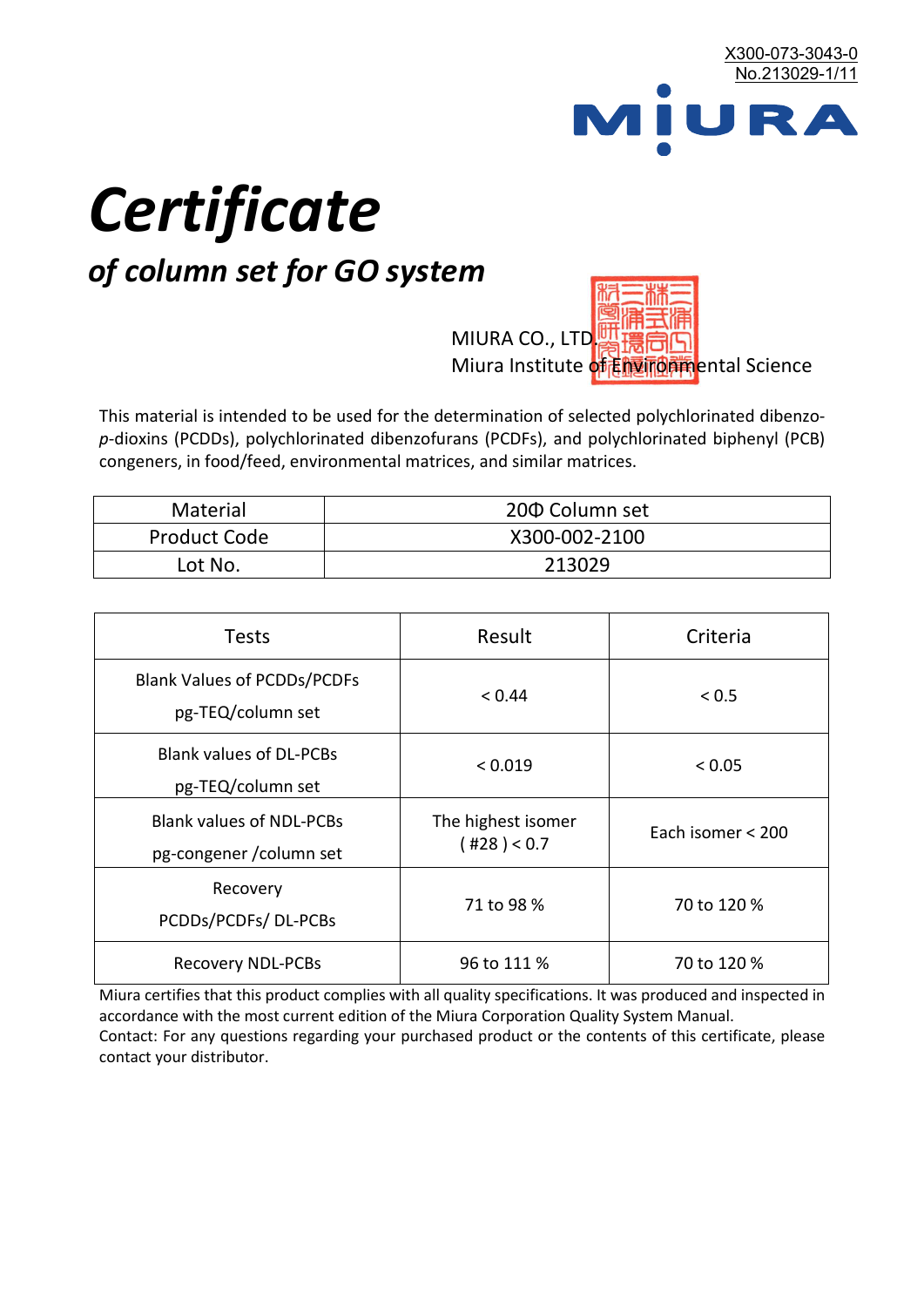### **DESCRIPTIONS**

**Lot Number:** The number mentioned on the labels on the column bag is the lot production number.

**Blank Level Values:** Blank level values, expressed as mass fractions (pg-TEQ per a column set), for selected PCB congeners, PCDD, and PCDF congeners are provided in Table 2. Blank level values are a reference value for which MIURA has the highest confidence in its accuracy, in that all known or suspected sources of bias have been investigated or taken into account (JIS K0311 or JIS K0312).

**Recovery Values (Sample):** Recovery values, expressed as percentages, are provided in Table 3 for selected mass labeled-PCB congeners, and selected mass labeled PCDD and PCDF congeners, based on selected mass labeled recovery standards added before GC-MS measurement. Recovery values meet EU regulations; however, the values meet the MIURA criteria for this certification, which are stricter than what is required by EU regulations.

#### **NOTICE AND WARNING TO USERS**

THE GO SYSTEM COLUMN SET IS INTENDED FOR DIOXIN ANALYTICAL USE ONLY, INCLUDING HAZARDOUS MATERIALS. BEFORE USE, READ THE SDS CAREFULLY; HANDLE PRODUCT AS A HAZARDOUS MATERIAL CAPABLE OF SKIN CORROSION AND/OR EYE DAMAGE.

#### **INSTRUCTIONS FOR STABILITY, STORAGE, AND USE**

**Stability and Storage:** The column set should be stored at room temperatures below 25 °C until use. It should not be frozen or exposed to sunlight or ultraviolet radiation. After removing from the bags, the contents should be used immediately, especially, because the concentration column (lower) "Alumina" can be deactivated under high-humidity. Storing of the removed column set is not recommended.

**Use:** If storing in a cold room or refrigerator, bring them to room temperature (let stand for approximately 30 min), remove water condensed on the surface of the bags. Carefully remove the bags to avoid damage of the column. Use the same lot number with one column set. For more information of column set refer to the operation manual.

#### **ANALYTICAL METHODS USED AT MIURA**

For preparation of blank test, several column sets chosen at random per lot production were allowed to reach ambient temperature; two types of the purification columns (upper: silver nitrate silica gel, and lower: sulfuric acid silica gel) were assembled, and 10 mL of n-hexane was added to wet the top of the column with the designated column cap and disposable syringe. Then, a known amount of internal standard solution (containing selected labeled PCB, PCDDs, and PCDFs congeners; as shown in Table 1) dissolved in 6 mL of n-hexane was added to the top of the column with disposable syringe, and the syringe was washed with 2 x 2 mL of n-hexane; the n-hexane was injected into the column again. Then, the purification columns assembled with the concentration columns (upper) and (lower) were set to the each system unit immediately. After two fractions (dioxin and PCB fractions) were obtained from each system unit, a known amount of the recovery standard solution was added to each concentration vessel. Finally, both fractions were concentrated using an evaporation system under nitrogen to 0.01 mL.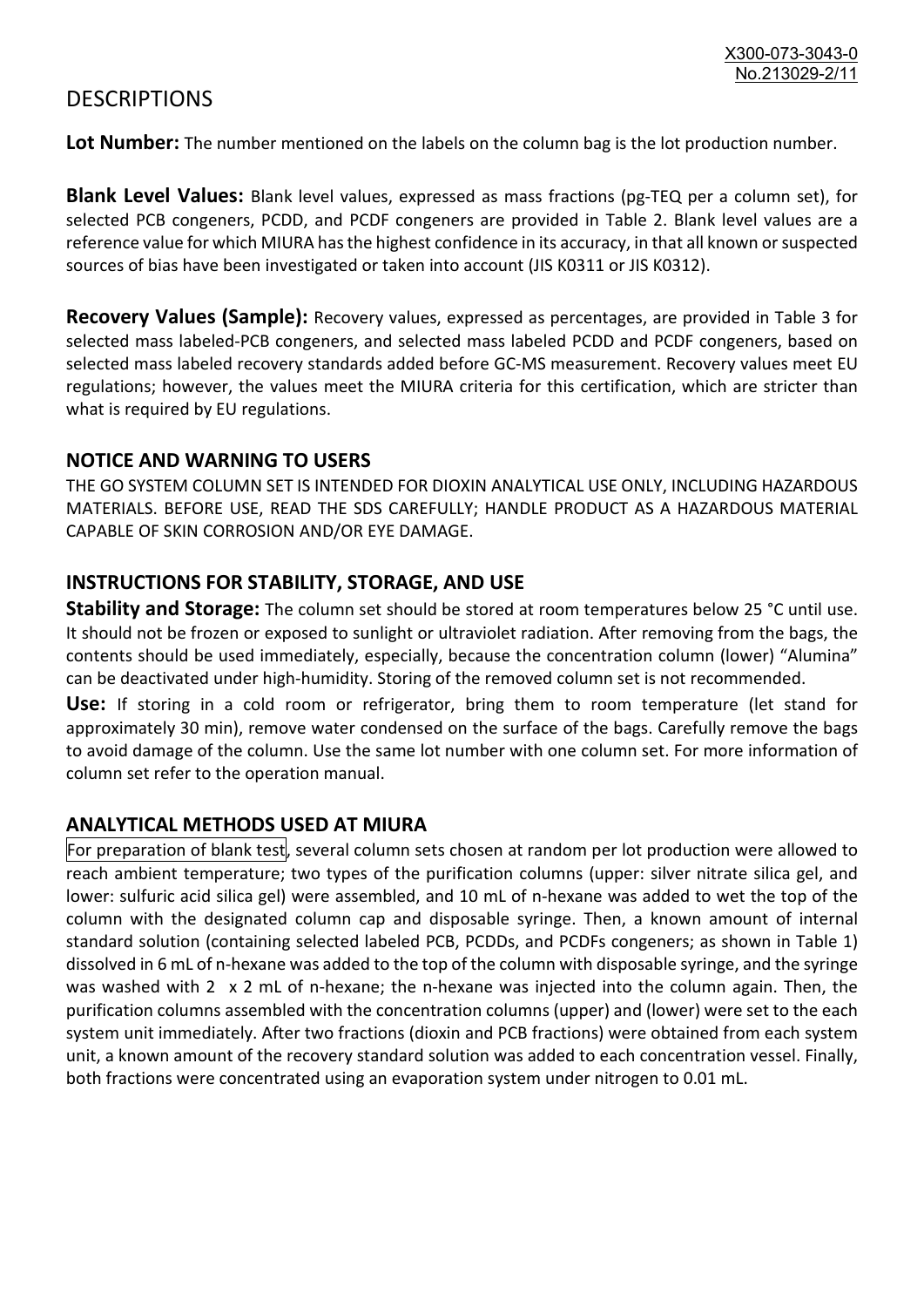X300-073-3043-0 No. 213029-3/

| Compounds                   | Standard                      | Maker Code     | Maker                           | <b>Diluted</b><br>Concentration |
|-----------------------------|-------------------------------|----------------|---------------------------------|---------------------------------|
| PCDDs and PCDFs,<br>DL-PCBs | Internal Standard             | DF-SS-A        |                                 |                                 |
|                             | <b>Internal Standard</b>      | DFP-LCS-B      |                                 |                                 |
|                             | Recovery (Surrogate) Standard | DF-IS-J        |                                 |                                 |
| <b>NDL-PCBs</b>             | Internal Standard             | <b>MBP-28</b>  | Wellington<br>Laboratories Inc. | $10$ ng/mL<br>in decane         |
|                             |                               | <b>MBP-52</b>  |                                 |                                 |
|                             |                               | MBP-101        |                                 |                                 |
|                             |                               | <b>MBP-138</b> |                                 |                                 |
|                             |                               | MBP-153        |                                 |                                 |
|                             | Recovery (Surrogate) Standard | <b>MBP-19</b>  |                                 |                                 |
|                             |                               | <b>MBP-70</b>  |                                 |                                 |
|                             |                               | MBP-111        |                                 |                                 |
|                             |                               | MBP-162        |                                 |                                 |
|                             |                               | <b>MBP-178</b> |                                 |                                 |

Table 1. Standard solutions used for recovery tests.

The concentrated dioxin fraction was analyzed using gas chromatography / high resolution mass spectrometry (GC/HRMS) operated in electron impact (EI) mode. A 0.25 mm ID × 60 m fused silica capillary (BPX-DXN, TRAJAN) was used. The concentrated PCB fraction was analyzed using GC/HRMS operated in EI mode. A 0.25 mm ID × 60 m fused silica capillary (HT8-PCB, TRAJAN) was used. All injections were 2 μL using a splitless inlet. The results, blank level values, are provided in Table 2. The chromatograms of each compounds are shown at page 6 and after. Furthermore, the dioxin and PCB fractions were analyzed using gas chromatography / low resolution mass spectrometry operated in total ion scan (m/z 50 to 500) mode, to confirm if interferences may affect determination of target compounds by GC/HRMS are included in the fractions, the chromatograms are not shown here.

For the recovery test (sample), The sunflower seed oil from Helianthus annuus (S5007-1L, Sigma Aldrich) was dissolved in 2 mL of n-hexane. A known amount of the internal standard solution was added to the flask, mixed, and allowed to equilibrate. First, several column sets chosen at random per lot production were allowed to reach ambient temperature; the purification columns (upper) and (lower) were assembled. 10 mL of n-hexane was added to wet the top of the column with the designated column cap and disposable syringe. Then, the sample with the internal standard was injected into the top of the column with the disposable syringe, and the syringe was washed with 2 x 2 mL of n-hexane; the n-hexane was injected into the column again. The purification column was assembled with the concentration column (upper) and (lower), and set to the each system unit immediately. After obtaining two fractions from the system unit, the dioxin and PCB fractions were concentrated using an evaporation system under nitrogen to approximately 0.01 mL. After the addition of a known amount of recovery standard solution, the both fractions were concentrated to 0.02 mL; then dioxin and PCB in each fractions were analyzed using GC/HRMS as mentioned above test. The inspection results is displayed in Table 3.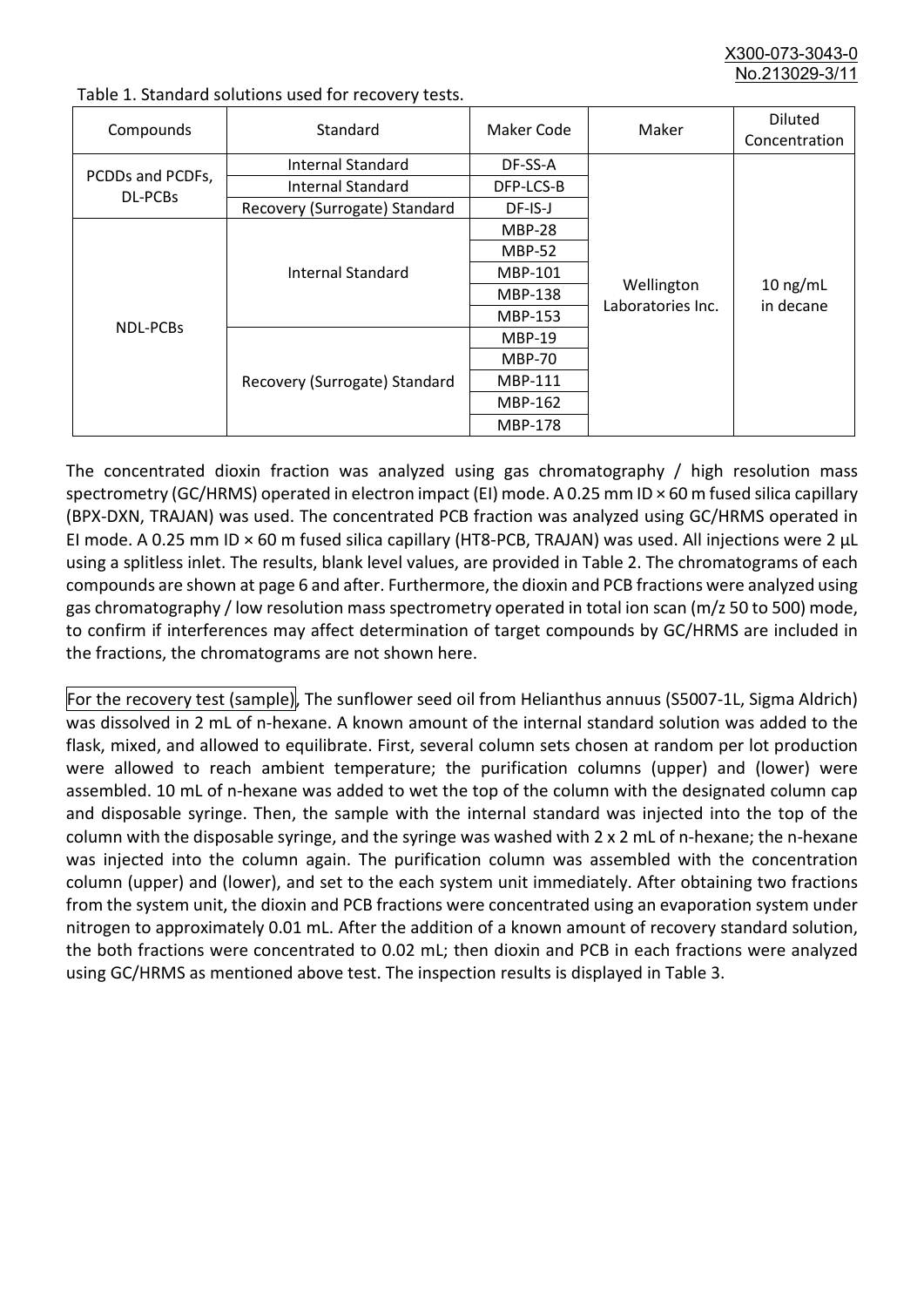X300-073-3043-0 No.213029-4/11

| able 2 Diarik levels of dioxins (FCDD3/FCDF3 and DL-FCD3) and NDL-FCD3 per column set.<br>Congener | Concentration | <b>LOQ</b> | <b>LOD</b> | $S/N=3$   | TEQ*      |
|----------------------------------------------------------------------------------------------------|---------------|------------|------------|-----------|-----------|
|                                                                                                    | pg/column     | pg/column  | pg/column  | pg/column | pg/column |
| 2,3,7,8-TeCDD                                                                                      | <b>ND</b>     | 0.29       | 0.09       | 0.08      | 0.09      |
| 1,2,3,7,8-PeCDD                                                                                    | <b>ND</b>     | 0.30       | 0.09       | 0.09      | 0.09      |
| 1,2,3,4,7,8-HxCDD                                                                                  | <b>ND</b>     | 0.8        | 0.2        | 0.1       | 0.02      |
| 1,2,3,6,7,8-HxCDD                                                                                  | <b>ND</b>     | 0.7        | 0.2        | 0.1       | 0.02      |
| 1,2,3,7,8,9-HxCDD                                                                                  | <b>ND</b>     | 0.8        | 0.2        | 0.2       | 0.02      |
| 1,2,3,4,6,7,8-HpCDD                                                                                | <b>ND</b>     | 1.3        | 0.4        | 0.09      | 0.004     |
| <b>OCDD</b>                                                                                        | <b>ND</b>     | 1.9        | 0.6        | 0.1       | 0.00018   |
| 2,3,7,8-TeCDF                                                                                      | <b>ND</b>     | 0.9        | 0.3        | 0.08      | 0.03      |
| 1,2,3,7,8-PeCDF                                                                                    | <b>ND</b>     | 0.8        | 0.2        | 0.09      | 0.006     |
| 2,3,4,7,8-PeCDF                                                                                    | <b>ND</b>     | 0.5        | 0.2        | 0.08      | 0.06      |
| 1,2,3,4,7,8-HxCDF                                                                                  | <b>ND</b>     | 0.6        | 0.2        | 0.08      | 0.02      |
| 1,2,3,6,7,8-HxCDF                                                                                  | <b>ND</b>     | 0.9        | 0.3        | 0.08      | 0.03      |
| 1,2,3,7,8,9-HxCDF                                                                                  | <b>ND</b>     | 0.6        | 0.2        | 0.09      | 0.02      |
| 2,3,4,6,7,8-HxCDF                                                                                  | <b>ND</b>     | 0.6        | 0.2        | 0.07      | 0.02      |
| 1,2,3,4,6,7,8-HpCDF                                                                                | <b>ND</b>     | 1.0        | 0.3        | 0.07      | 0.003     |
| 1,2,3,4,7,8,9-HpCDF                                                                                | <b>ND</b>     | 1.1        | 0.3        | 0.09      | 0.003     |
| <b>OCDF</b>                                                                                        | <b>ND</b>     | 2.0        | 0.6        | 0.2       | 0.00018   |
| #81 (3,4,4',5-TeCB)                                                                                | <b>ND</b>     | 0.7        | 0.2        | 0.05      | 0.00006   |
| #77 (3,3',4,4'-TeCB)                                                                               | <b>ND</b>     | 1.5        | 0.5        | 0.05      | 0.00005   |
| #126 (3,3',4,4',5-PeCB)                                                                            | <b>ND</b>     | 0.4        | 0.1        | 0.1       | 0.01      |
| #169 (3,3',4,4',5,5'-HxCB)                                                                         | <b>ND</b>     | 0.9        | 0.3        | 0.05      | 0.009     |
| #123 (2',3,4,4',5-PeCB)                                                                            | <b>ND</b>     | 0.4        | 0.1        | 0.05      | 0.000003  |
| #118 (2,3',4,4',5-PeCB)                                                                            | <b>ND</b>     | 0.7        | 0.2        | 0.05      | 0.000006  |
| #105 (2,3,3',4,4'-PeCB)                                                                            | <b>ND</b>     | 0.4        | 0.1        | 0.05      | 0.000003  |
| #114 (2,3,4,4',5-PeCB)                                                                             | <b>ND</b>     | 0.6        | 0.2        | 0.04      | 0.000006  |
| #167 (2,3',4,4',5,5'-HxCB)                                                                         | <b>ND</b>     | 0.4        | 0.1        | 0.04      | 0.000003  |
| #156 (2,3,3',4,4',5-HxCB)                                                                          | <b>ND</b>     | 0.5        | 0.1        | 0.04      | 0.000003  |
| #157 (2,3,3',4,4',5'-HxCB)                                                                         | <b>ND</b>     | 0.6        | 0.2        | 0.05      | 0.000006  |
| #189 (2,3,3',4,4',5,5'-HpCB)                                                                       | <b>ND</b>     | 0.4        | 0.1        | 0.03      | 0.000003  |
| #28 (2,4,4'-TrCB)                                                                                  | 0.7           | 0.4        | 0.1        | 0.05      |           |
| #52 (2,2',5,5'-TeCB)                                                                               | 0.3           | 0.3        | 0.1        | 0.07      |           |
| #101 (2,2',4,5,5'-PeCB)                                                                            | <b>ND</b>     | 0.4        | 0.1        | 0.05      |           |
| #138 (2,2',3,4,4',5'-HxCB)                                                                         | <b>ND</b>     | 0.6        | 0.2        | 0.05      |           |
| #153 (2,2',4,4',5,5'-HxCB)                                                                         | <b>ND</b>     | 1.1        | 0.3        | 0.05      |           |
| #180 (2,2',3,4,4',5,5'-HpCB)                                                                       | <b>ND</b>     | 0.6        | 0.2        | 0.06      |           |

\* TEQ: Toxicity Equivalents (are applied WHO-TEF(2006))

- 1. The figures in the parentheses in the concentration of actual measurement denote the concentration of the LOD or more and less than the LOQ.
- 2. ND in the concentration of actual measurement denotes less than the LOD.
- 3. TEQ are calculated with an actual measurement which is the concentration of the LOQ or more, and an actual measurement which is the concentration of the LOD or more and less than the LOQ, respectively. For values less than the LOD, TEQ are calculated with the LOD.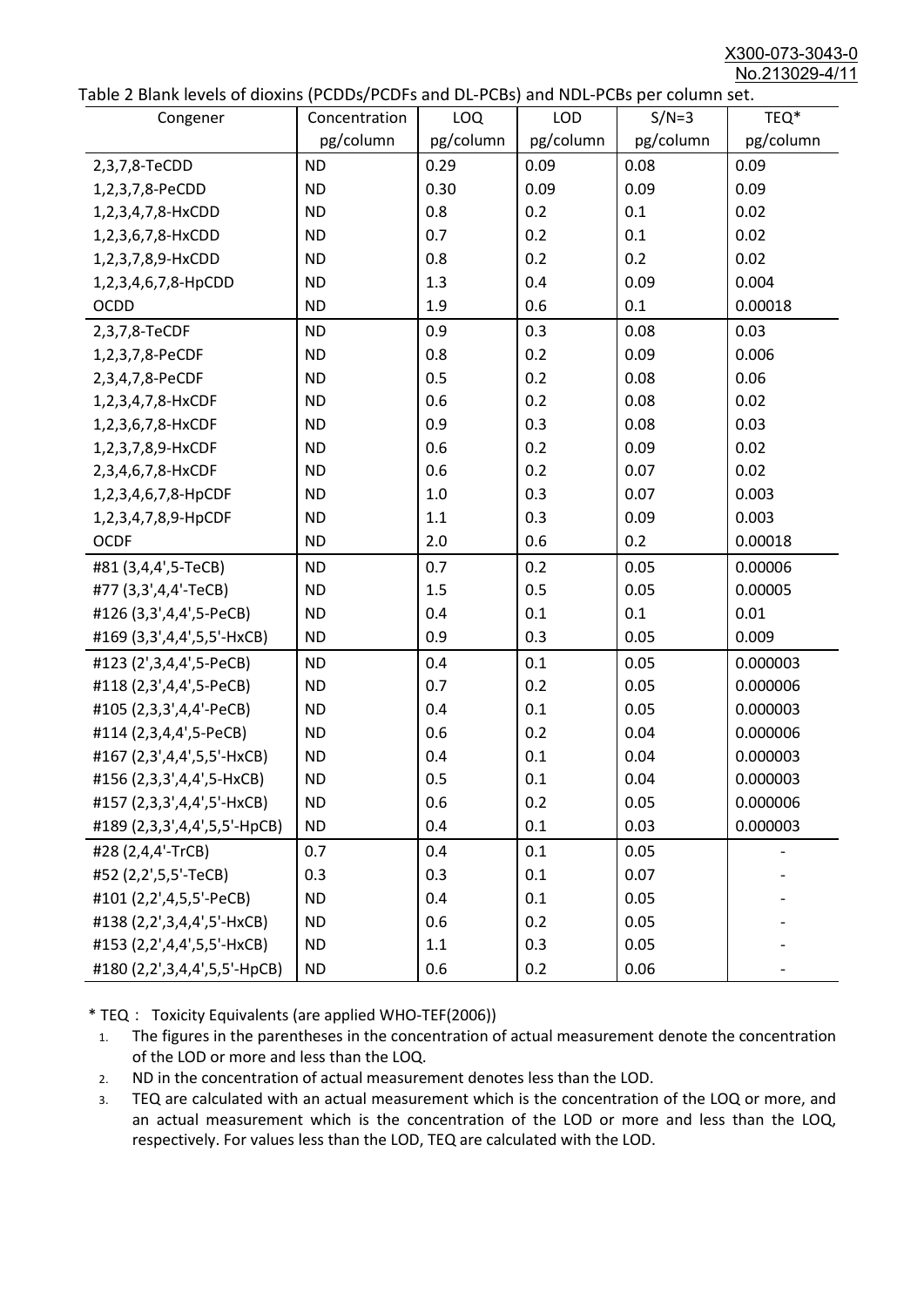| uwic J.<br>RECOVERED OF RESERVATION PROTHOLOGY<br>Congener | Sample |
|------------------------------------------------------------|--------|
| 2,3,7,8-TeCDD                                              | 71%    |
| 1,2,3,7,8-PeCDD                                            | 79 %   |
| 1,2,3,4,7,8-HxCDD                                          | 81%    |
| 1,2,3,6,7,8-HxCDD                                          | 82%    |
| 1,2,3,7,8,9-HxCDD                                          | 77%    |
| 1,2,3,4,6,7,8-HpCDD                                        | 82%    |
| <b>OCDD</b>                                                | 89%    |
| 2,3,7,8-TeCDF                                              | 81%    |
| 1,2,3,7,8-PeCDF                                            | 81%    |
| 2,3,4,7,8-PeCDF                                            | 86%    |
| 1,2,3,4,7,8-HxCDF                                          | 79%    |
| 1,2,3,6,7,8-HxCDF                                          | 79 %   |
| 1,2,3,7,8,9-HxCDF                                          | 85 %   |
| 2,3,4,6,7,8-HxCDF                                          | 81%    |
| 1,2,3,4,6,7,8-HpCDF                                        | 81%    |
| 1,2,3,4,7,8,9-HpCDF                                        | 85%    |
| <b>OCDF</b>                                                | 86%    |
| #81 (3,4,4',5-TeCB)                                        | 80%    |
| #77 (3,3',4,4'-TeCB)                                       | 78 %   |
| #126 (3,3',4,4',5-PeCB)                                    | 87%    |
| #169 (3,3',4,4',5,5'-HxCB)                                 | 85%    |
| #123 (2',3,4,4',5-PeCB)                                    | 91%    |
| #118 (2,3',4,4',5-PeCB)                                    | 87%    |
| #105 (2,3,3',4,4'-PeCB)                                    | 91%    |
| #114 (2,3,4,4',5-PeCB)                                     | 98%    |
| #167 (2,3',4,4',5,5'-HxCB)                                 | 91%    |
| #156 (2,3,3',4,4',5-HxCB)                                  | 92 %   |
| #157 (2,3,3',4,4',5'-HxCB)                                 | 88%    |
| #189 (2,3,3',4,4',5,5'-HpCB)                               | 98%    |
| #28 (2,4,4'-TrCB)                                          | 101 %  |
| #52 (2,2',5,5'-TeCB)                                       | 111%   |
| #101 (2,2',4,5,5'-PeCB)                                    | 106 %  |
| #138 (2,2',3,4,4',5'-HxCB)                                 | 105 %  |
| #153 (2,2',4,4',5,5'-HxCB)                                 | 96 %   |
| #180 (2,2',3,4,4',5,5'-HpCB)                               | 106 %  |

Table 3. Recoveries of labeled internal standards.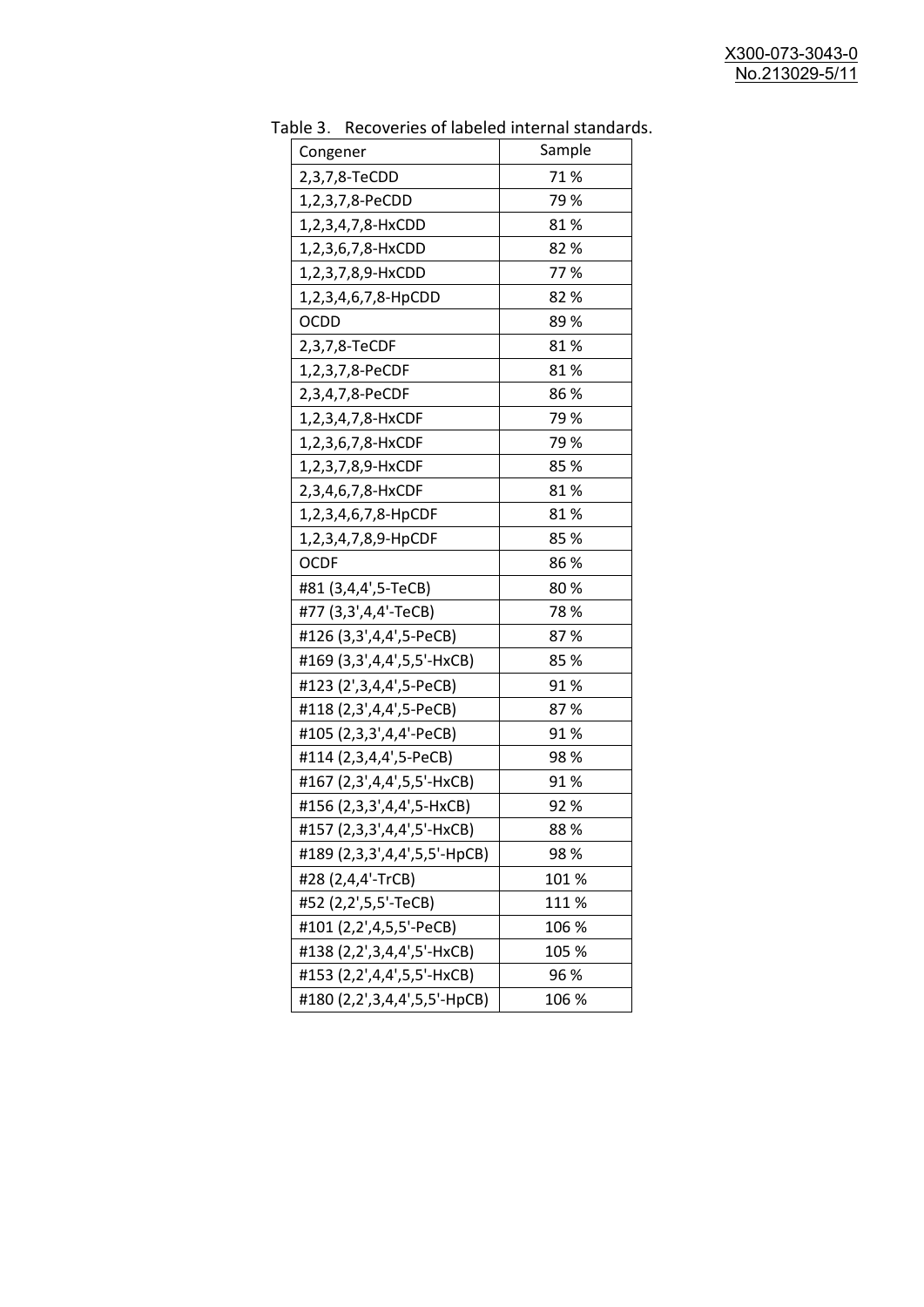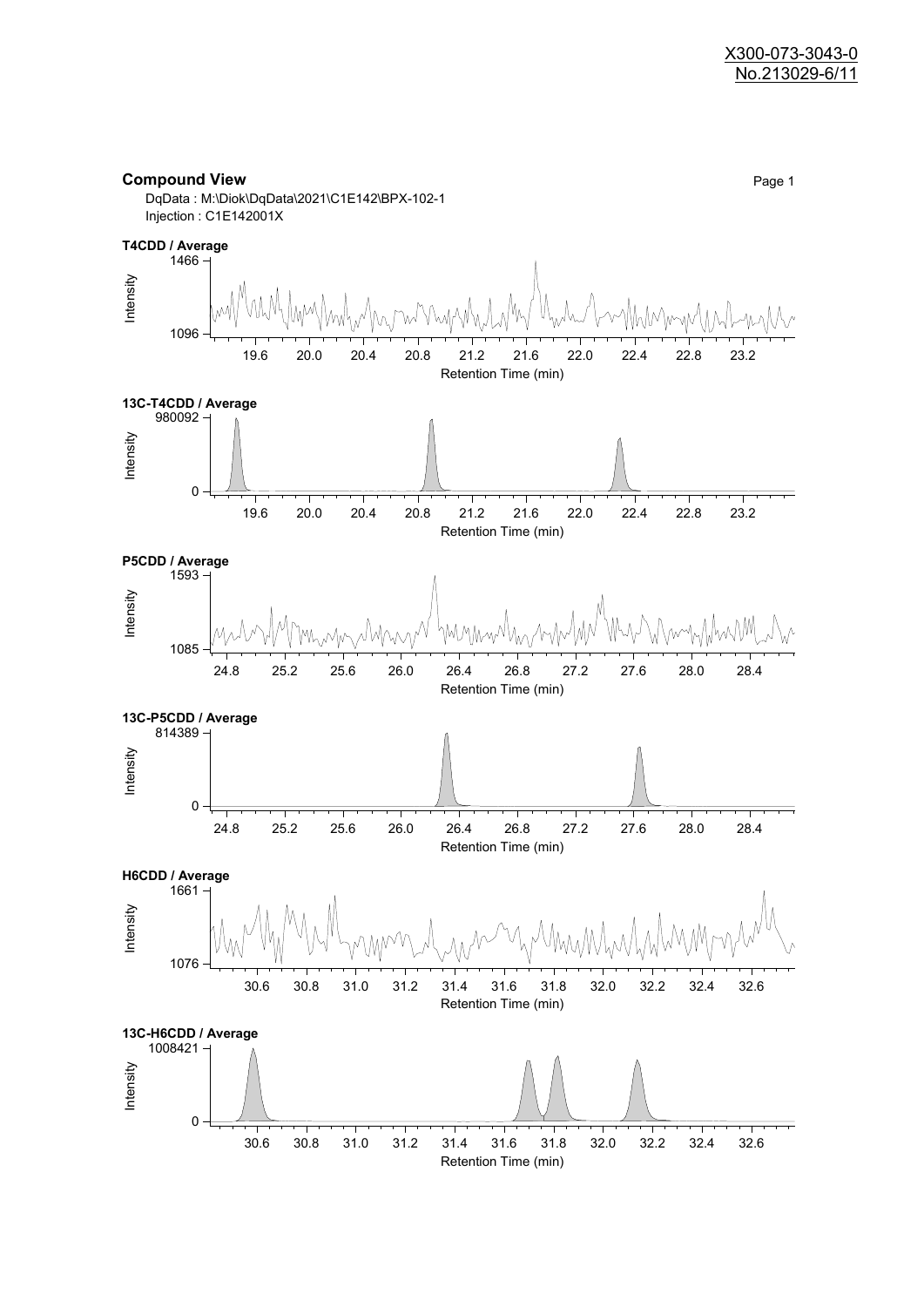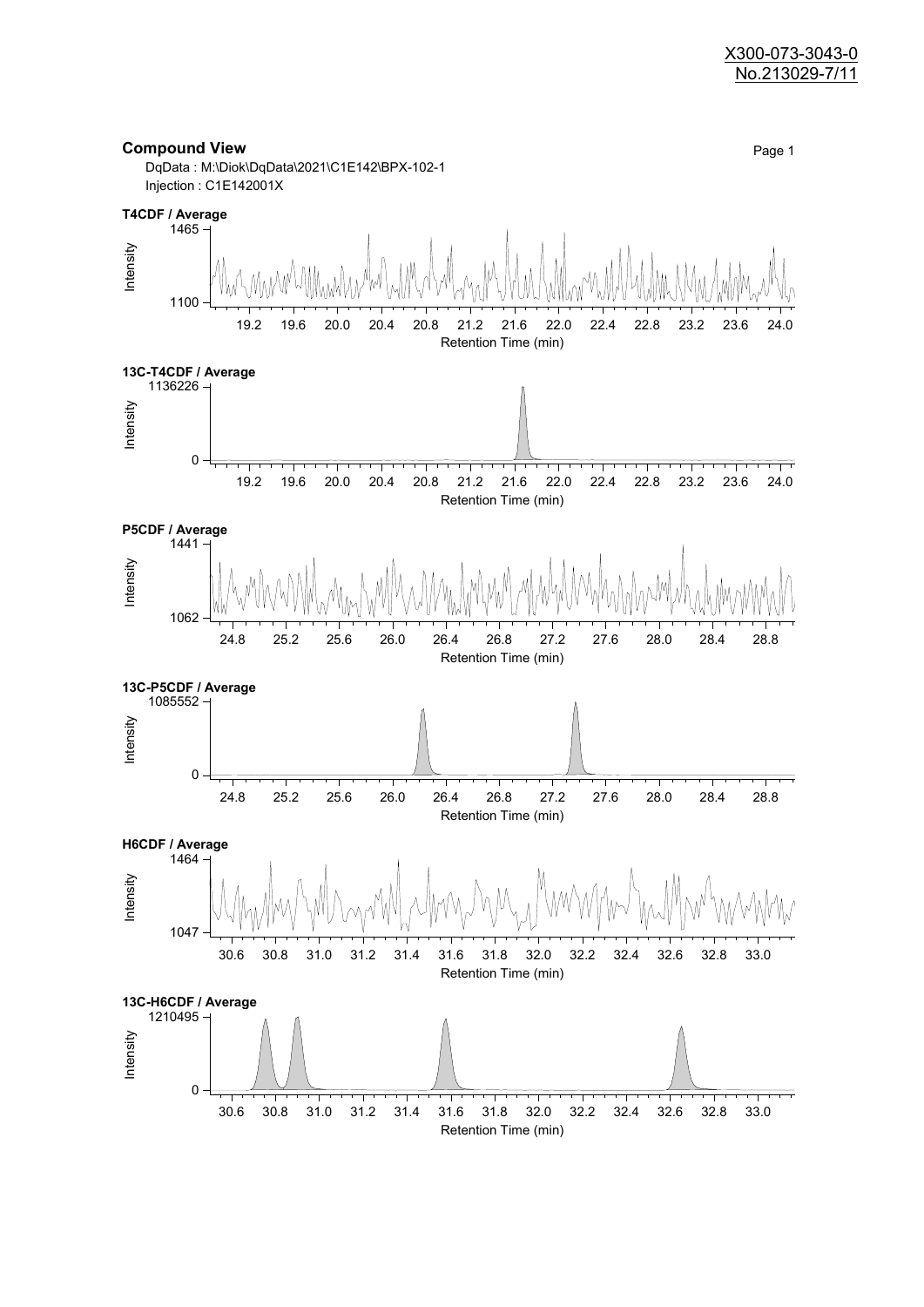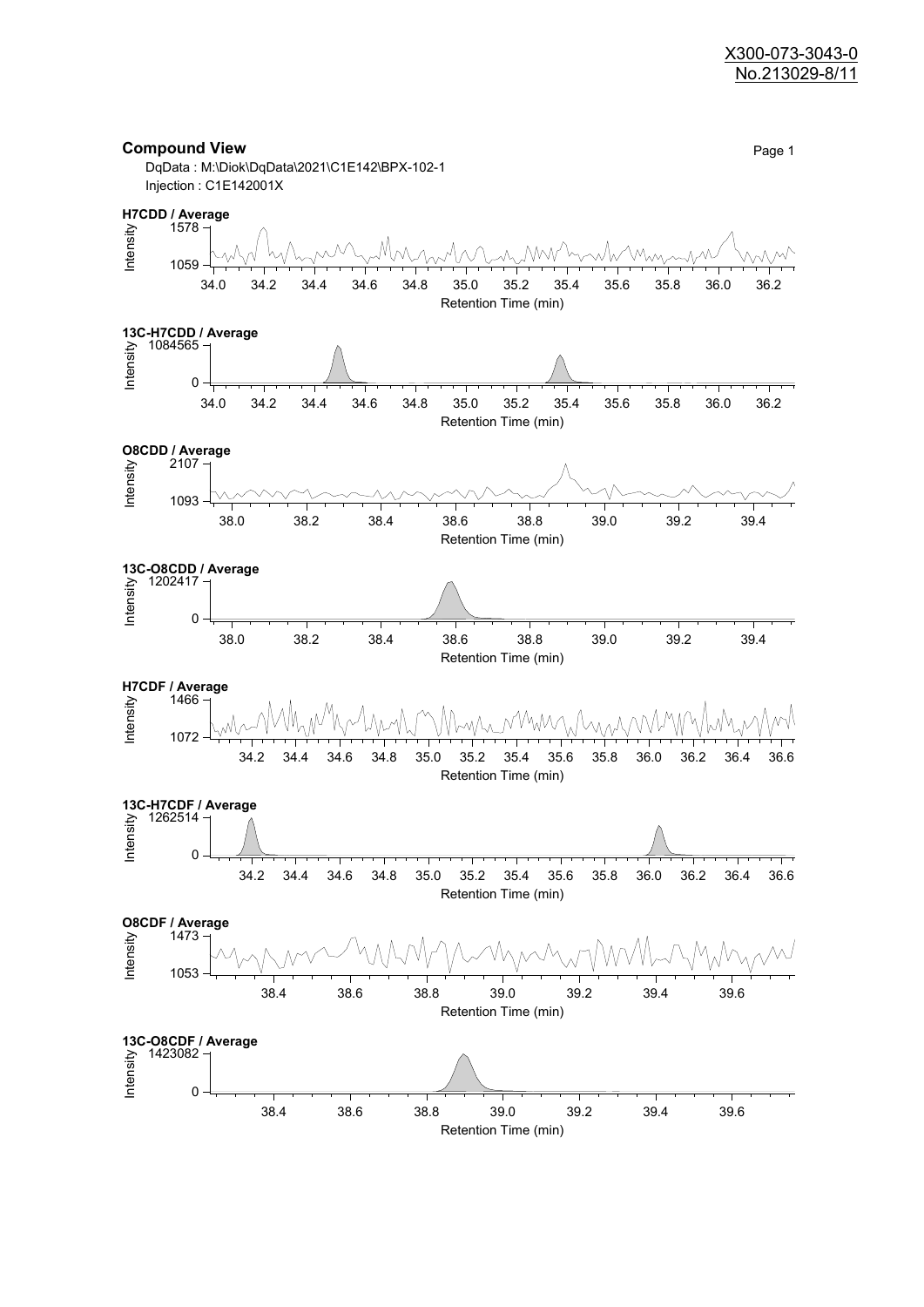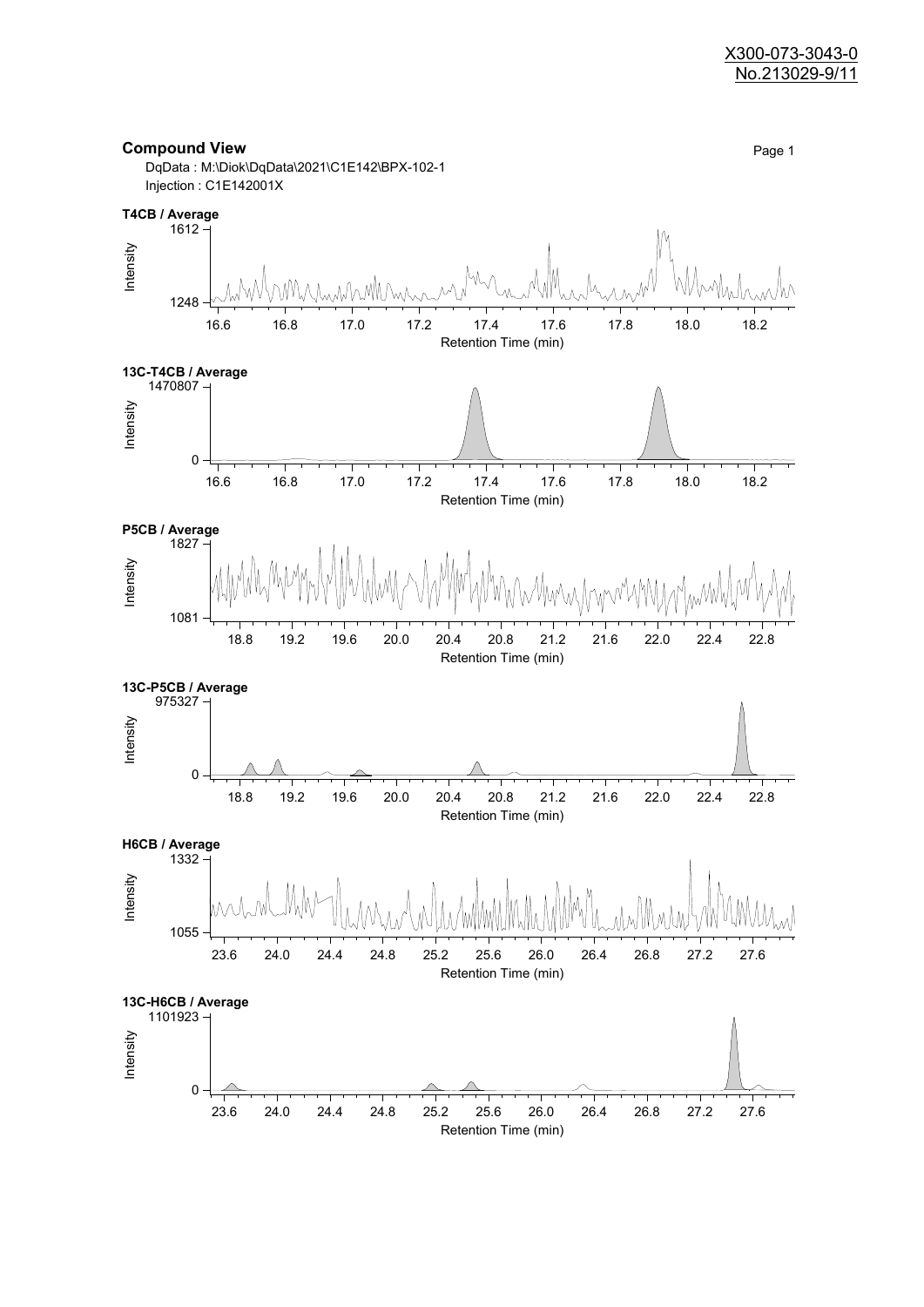